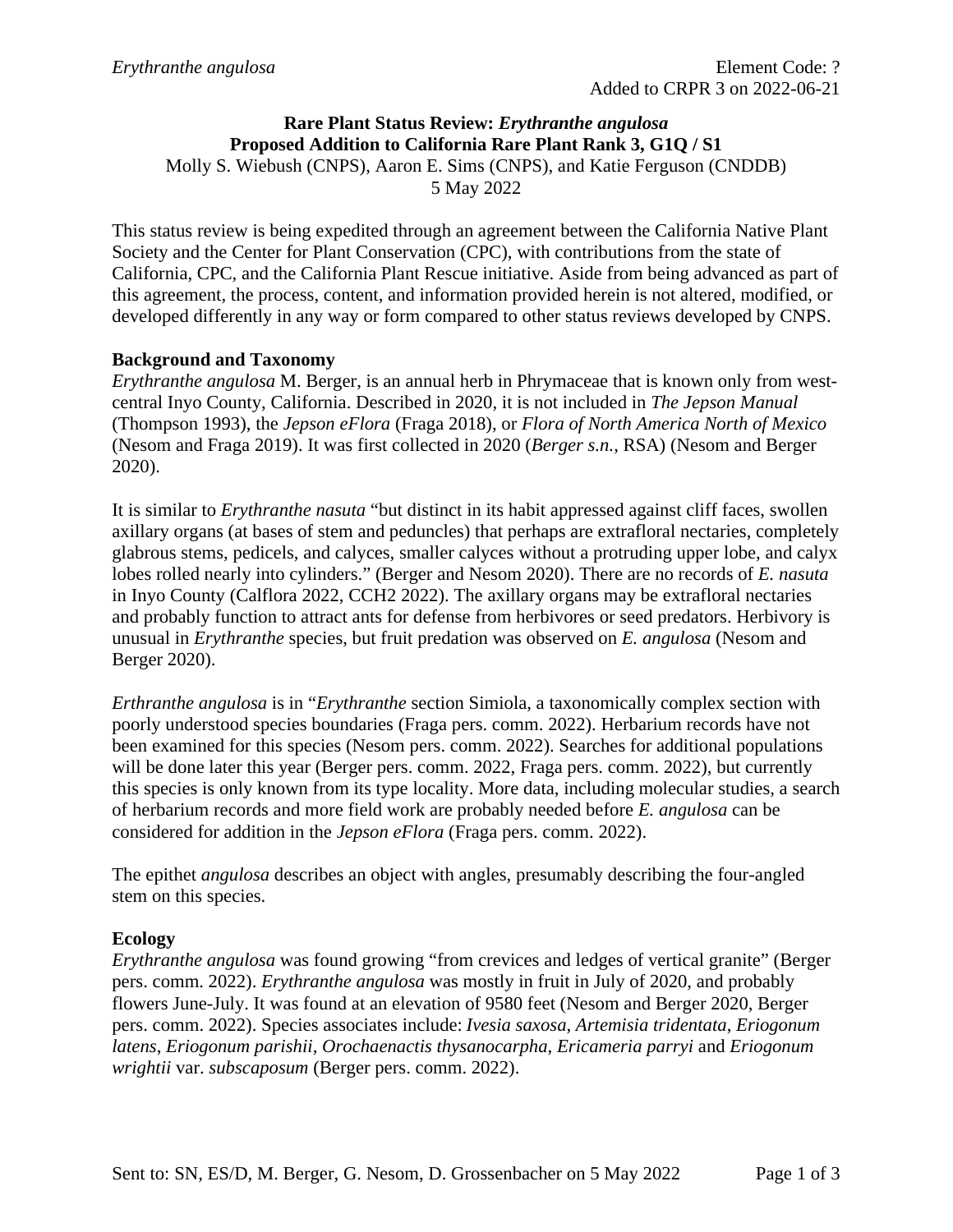### **Distribution and Abundance**

*Erythranthe angulosa* is endemic to Inyo County in the east of the Sierra Nevada (SNE) bioregion. It is currently known from only one recent occurrence (the type collection) on Inyo National Forest land near Horseshoe Meadow Road, 2.5 miles from Last Chance Meadow Research Natural Area. This location is surrounded by the Golden Trout Wilderness. The population consists of 10 individuals (Nesom and Berger 2020, Berger pers. comm. 2022). This area is relatively well botanized (CCH2 2022).

#### **Status and Threats**

*Erythranthe angulosa* is found near a road, but it grows "in an obscure area ... from cliff faces and ledges." Rock climbing activities could potentially be a threat, but the area is rarely visited (Berger pers. comm. 2022).

#### **Summary**

Due to the paucity of data on this species, CNPS and CNDDB recommend adding *E. angulosa* to CRPR 3 of the CNPS Inventory. The G1Q global rank is recommended, because further investigation of this species may lead to a change in its classification. If knowledge on the distribution, threats, and rarity status of *E. angulosa* changes in the future, we will re-evaluate its status at that time.

#### **Recommended Actions**

CNPS: Add *Erythranthe angulosa* to CRPR 3 CNDDB: Add *Erythranthe angulosa* to G1Q / S1

## **Draft CNPS Inventory Record**

*Erythranthe angulosa* M. Berger sweet-stem monkeyflower Phrymaceae USDA Plants Symbol: not available Synonyms: none CRPR 3 Counties: Inyo Cirque Peak 3611842 General habitat: Great Basin scrub Microhabitat: Rocky, granitic Elevation: 2920 m Life form: Annual herb Blooming time: June to July. Threats: potentially threatened by recreational activities Taxonomy: Similar to *Erythranthe nasuta* but differing in having smaller flowers, having swollen, nectar producing axillary organs at the bases of stems and peduncles, and growing appressed to granitic cliff faces. References:

• Original description: *Phytoneuron* 77: 1–25 (2020).

## **Literature Cited**

Calflora. 2022. Information on wild California plants for conservation, education, and appreciation. Website http://www.calflora.org/ [accessed April 2022].